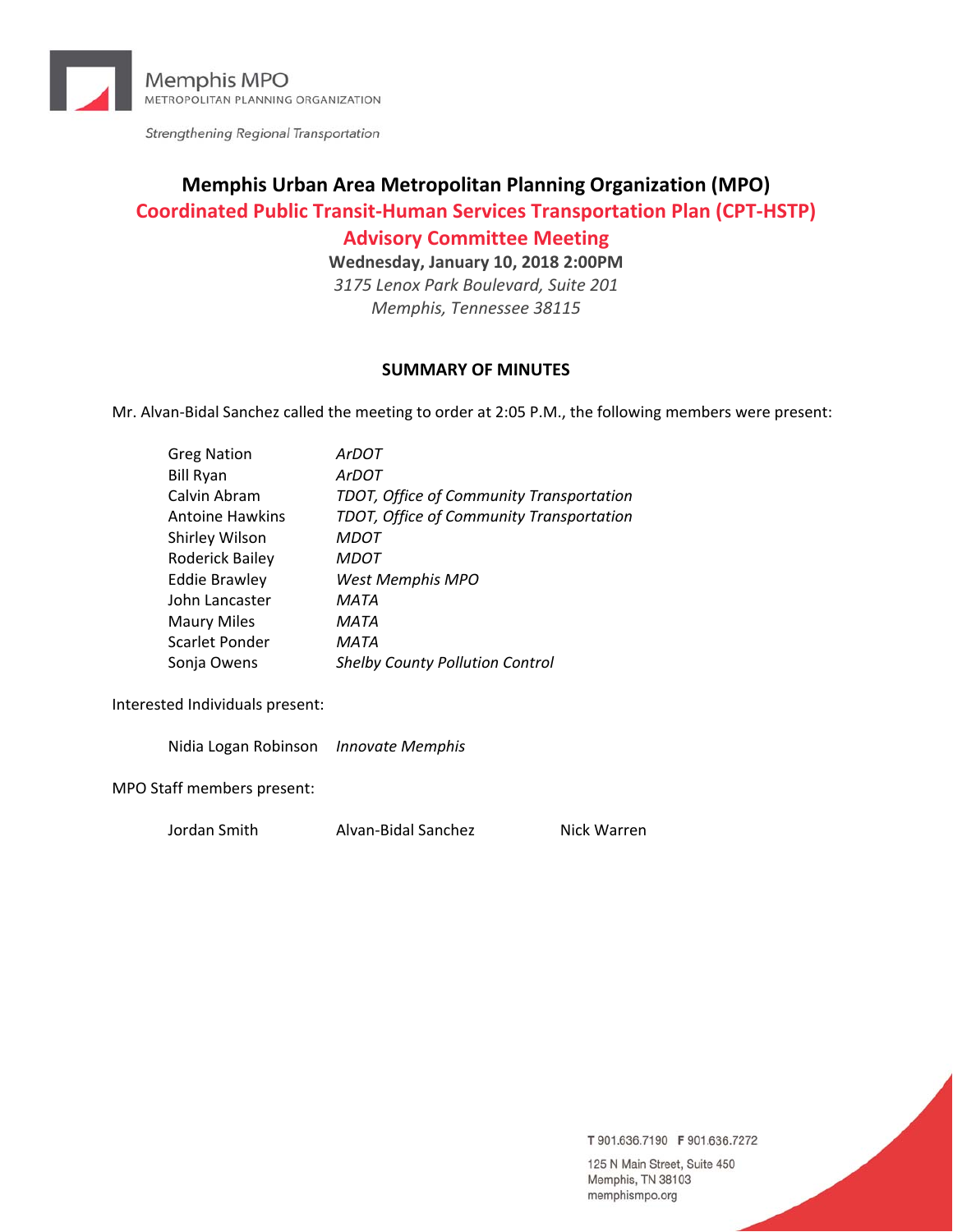#### 1) **Welcome and Introductions**

The members of the committee and audience introduced themselves.

#### 2) **Memphis MPO Announcements**

Mr. Nick Warren gave a presentation on the Memphis MPO's completed and ongoing planning activities related to the Coordinated Public Transit‐ Human Services Transportation Plan (CPT‐HSTP). Mr. Warren noted that the MPO recently received the Federal Highway Administration (FHWA) 2017 Transportation Planning Excellence Award (TPEA) for the CPT‐HSTP. The MPO has also updated its website to include a CPT‐HSTP Webpage. Mr. Warren provided an overview of the webpage, stating that the webpage provides users with a brief overview of the plan, access to the CPT‐HSTP and appendices, and links to partner agency's Section 5310 webpages. Mr. Warren also presented a list of the most recent Sec. 5310 Funding Awardees and Project Recipients for the Tennessee Department Of Transportation (TDOT), Mississippi Department of Transportation (MDOT), Arkansas Department of Transportation (ArDOT), and Memphis Area Transit Authority (MATA).

# 3) **"One Click, One Call" Center Update**

Ms. Nidia Logan Robinson gave a presentation that provided an overview of the "One Click, One Call" Center, in addition to providing a status update on the development of the Center. In 2017, Innovate Memphis was awarded a Sec. 5310 grant to develop a "One Click, One Call" strategy; a single point of contact for individuals to learn about and access transportation options that are available to them based on their specific needs. The grant enables Innovate Memphis to launch a call center, develop a web-based platform, and hire personnel to manage the system and partnerships that will result from the development of the Center.

Ms. Logan Robinson noted that the most important components of the system will be the partners that reside in the underlying database, which includes public transportation providers, non‐ emergency medical transport, and private providers. These providers will go into the system, and upon accessing the system, users will be screened through a set of criteria and provided with a list of providers that best suit their individual transportation needs. Ms. Logan Robinson noted that there is a potential opportunity for seamless scheduling within the system, which will be tested in the future. Currently, the system is being designed for a range of customers, including the general public, social workers, and information and referral specialists.

Mr. Maury Miles is looking forward to the center and believes it would help residents. Mr. John Lancaster mentioned that the "One Click, One Call" Center idea was a priority in the first CPT‐HSTP.

Ms. Shirley Wilson expressed interest in finding a way for MDOT to coordinate with Innovate Memphis. Ms. Wilson mentioned that MDOT had recently completed a statewide solicitation for Mississippi's Statewide interface.

# 4) **Section 5310 Selection Process**

Mr. Maury Miles gave a presentation on MATA's project selection process for Sec. 5310 funding. Section 5310 funding aims to improve mobility for seniors and individuals with disabilities by removing barriers to transportation service and expanding transportation mobility options. MATA, a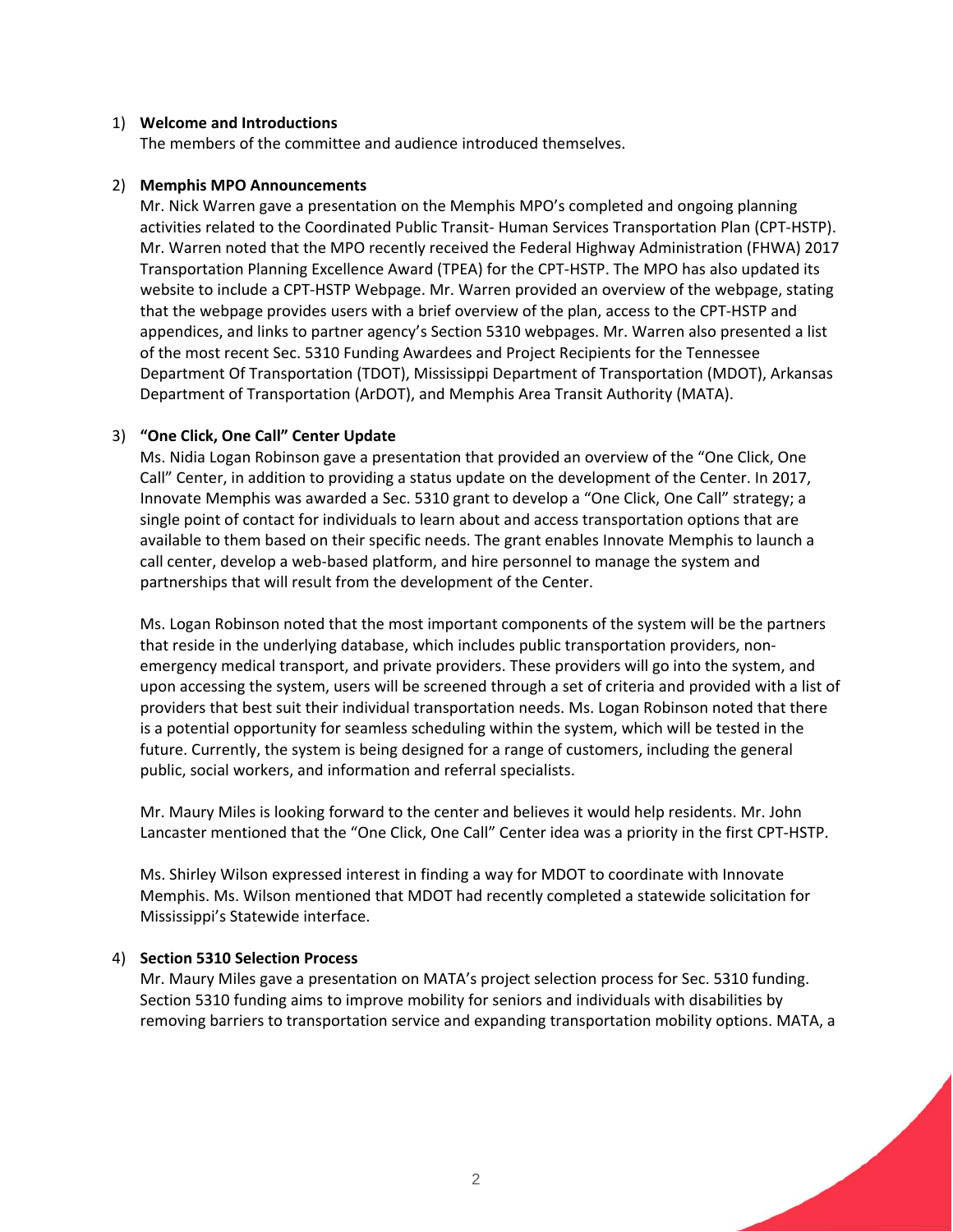direct recipient of 5310 funding, has the flexibility to select subrecipients projects for funding, and subrecipients can include states, local government authorizes, private non-profit organizations, and /or operators of public transportation. MATA has recently made a decision to use the Tennessee portion of Section 5310 funding almost solely for capital projects in the future. Capital projects, under Section 5310, are eligible for 80%‐20% federal‐local funding match.

*Q: Mr. Greg Nation asked if MATA receives monthly oversight reports from 5310 subrecipients. A: Mr. Miles stated that it varies between each agency.*

Q: Mr. Roderick Bailey asked if there was any other type of oversight in place other than the reports. *A: Mr. Miles noted that if MATA suspects that subrecipients' vehicles are not being maintained they will conduct further oversight.* 

Q: Mr. Bill Ryan asked MATA's reason in deciding to use 5310 funding solely for capital projects in *the future.*

*A: Mr. Miles responded that the monitoring requirements played the most significant role, combined with limited staffing.*

#### 5) **Advisory Committee Member Updates**

Mr. Jordan Smith provided the opportunity for ArDOT, MDOT, TDOT, and MATA to provide any other updates related to the CPT‐HSTP.

Mr. Nation stated that ArDOT was in the process of finalizing their CPT‐HSTP.

Ms. Wilson stated that MDOT had recently competed a Statewide Transportation Study that evaluated the current state of MDOT's statewide coordination efforts. In addition, MDOT completed an Intercity Bus Study in 2017.

#### 6) **Other Business**

*Q: Mr. Miles asked if the committee member and stakeholder list had been updated since the completion of the CPT‐HSTP.*

A: Mr. Smith responded by stating that the list had been updated since the completion of the plan. He went on to describe why the list had been changed and why it was reduced for the purposes of *the committee meeting. He also noted that establishing a means for communication with sub‐ recipients could be a product of this committee/meeting.*

Ms. Logan Robinson expressed interest in having the opportunity present the "One Click, One Call" Center strategy to the broader list of stakeholders associated with the development of the CPT‐HSTP and get feedback from them to ensure that the system suits their needs.

Mr. Miles expressed interest in having access to the contact information to the agencies listed in the CPT‐HSTP for future coordination purposes. Ms. Logan Robinson also expressed interest in having access to this information for the development of the "One Click, One Call" Center.